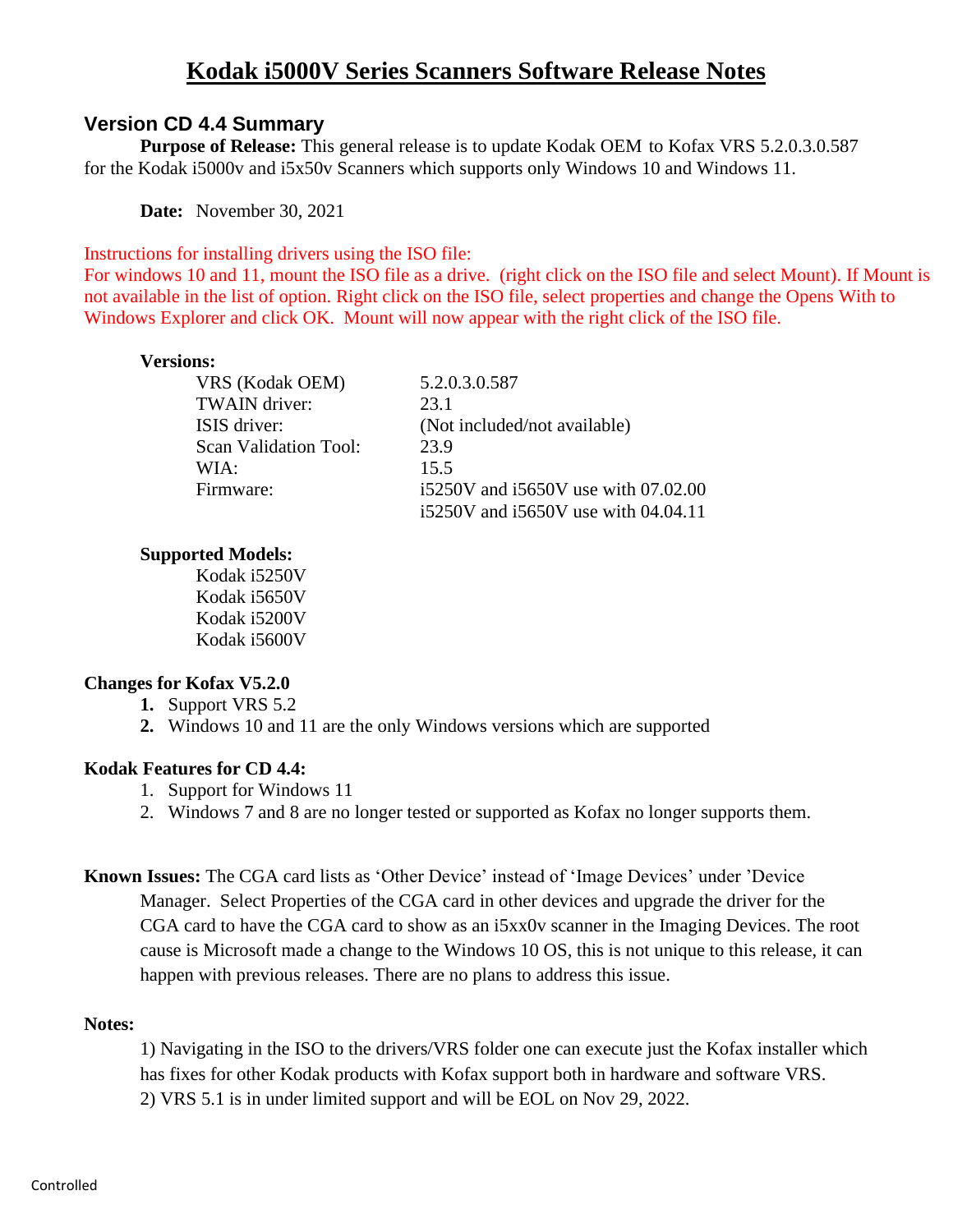The Kofax Sunset Schedule is available on the Kofax website:

https://knowledge.kofax.com/@api/deki/files/6773/Kofax\_Product\_Release\_and\_Sunset\_Schedules.pdf ?revision=65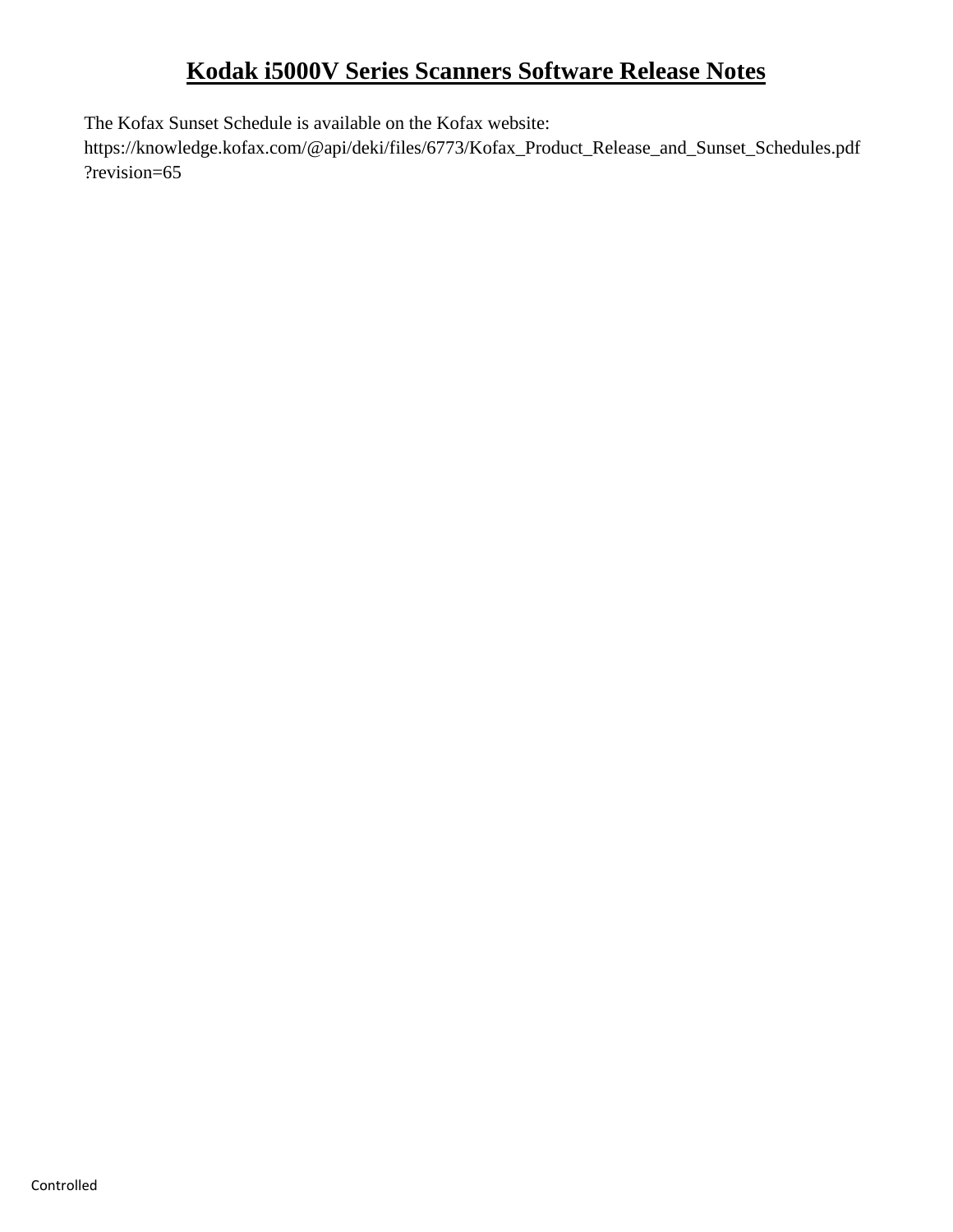## **Version CD 3.0 Summary**

**Purpose of Release:** This release is for a update to Kofax VRS 5.1.1 Kodak OEM for the Kodak i5x50v Scanners and to maintain compliance with US Energy Star 3.0 standard.

**Date:** October 3, 2019

Instructions for installing drivers using the ISO file:

For Windows 8.1 and 10 OS, mount the ISO file as a drive. (right click on the ISO file and select Mount). If Mount is not available in the list of option. Right click on the ISO file, select properties and change the Opens With to Windows Explorer and click OK. Mount will now appear with the right click of the ISO file.

For Windows 7 OS, either the ISO file has to be mounted as a drive or the ISO contents extracted to a folder using a 3<sup>rd</sup> party software tool. Software Tool providers (tools have not been tested and are not supported by the Kodak Alaris team, customers have reported that (7-zip, winrar, winiso) offer such capability.

### **Versions:**

| VRS (Kodak OEM)              | 5.1.1.13.0.2092                    |
|------------------------------|------------------------------------|
| TWAIN driver:                | 18.0                               |
| ISIS driver:                 | (Not included)                     |
| <b>Scan Validation Tool:</b> | 17.2.1                             |
| WIA:                         | 90                                 |
| Firmware:                    | (Not Included) use with $06.03.04$ |

## **Supported Models:**

Kodak i5250V Kodak i5650V Kodak i5200V (not QA Tested, new features not supported) Kodak i5600V (not QA Tested, new features not supported) Kodak i9000 (Ngenuity) (not QA Tested, new features not supported)

## **Changed Kofax V5.1.1 Features from CD 2.3:**

3. Support US Energy Star 3.0 standard, the maximum power off timeout is now 120 minutes.

## **Kodak Features from CD 2.2:**

3. none

**Notes:** Navigating in the ISO to the drivers/VRS folder one can execute just the Kofax installer which has fixes for other Kodak products with Kofax support both in hardware and software VRS.

**Known Issues:** (none)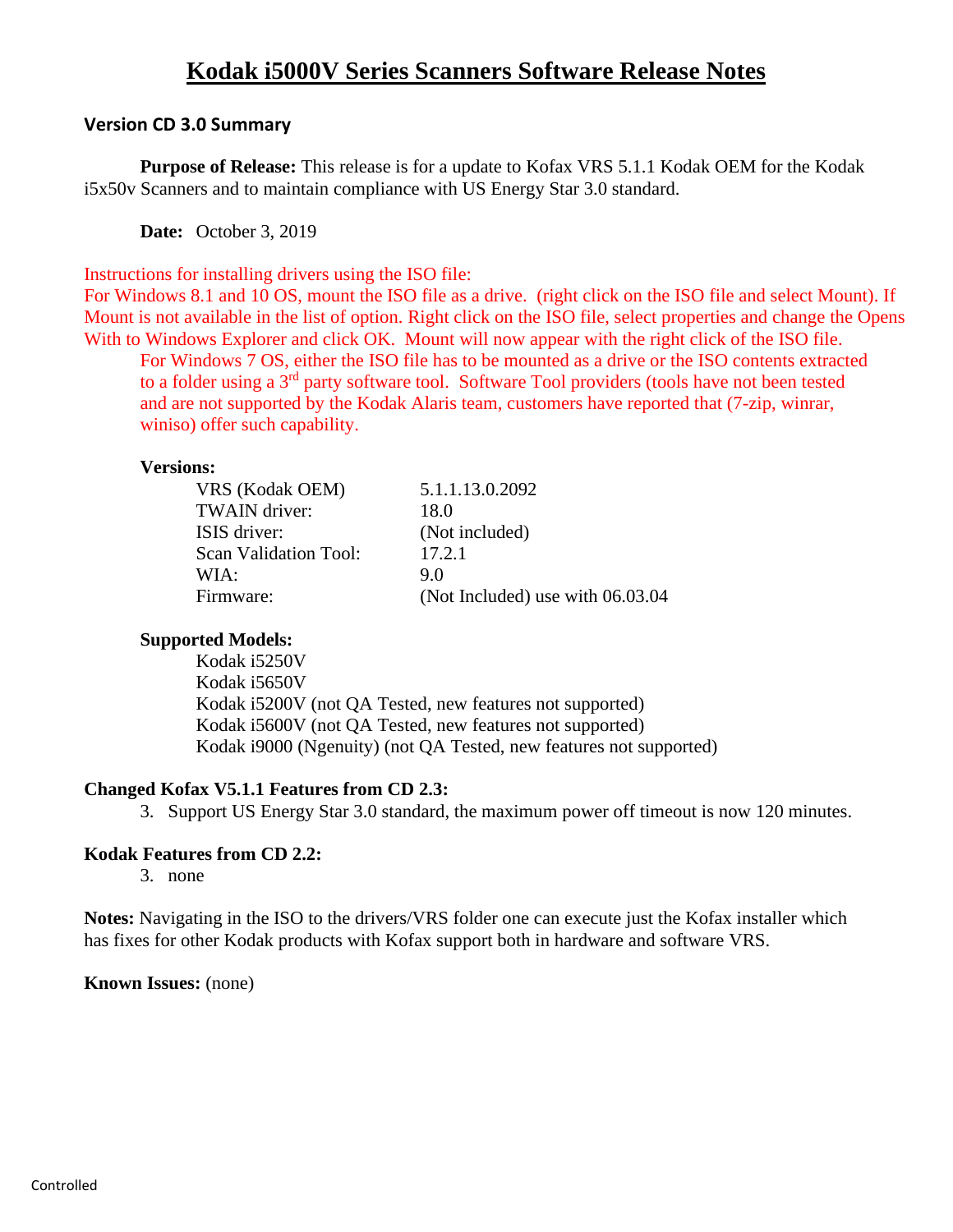# **Version CD 2.3 Summary**

**Purpose of Release:** This release is for a new Kofax VRS 5.1.1 Kodak OEM for the Kodak i5x50v Scanners and service diagnostic updates when using SVT. The main intent of this release is to support the new features and functions for the i5250V and i5650V Scanners with a Kodak OEM, VRS Elite version 5.1.1

**Date:** January 3, 2017

Instructions for installing drivers using the ISO file:

For Windows 8.1 and 10 OS, mount the ISO file as a drive. (right click on the ISO file and select Mount). If Mount is not available in the list of option. Right click on the ISO file, select properties and change the Opens With to Windows Explorer and click OK. Mount will now appear with the right click of the ISO file.

For Windows 7 OS, either the ISO file has to be mounted as a drive or the ISO contents extracted to a folder using a 3<sup>rd</sup> party software tool. Software Tool providers (tools have not been tested and are not supported by the Kodak Alaris team, customers have reported that (7-zip, winrar, winiso) offer such capability.

#### **Versions:**

VRS (Kodak OEM) 5.1.1.6.0.1957 TWAIN driver: 14.15.1 ISIS driver: (Not included) Scan Validation Tool: 14.4 WIA: 6.6 Firmware: (Not Included) use with 06.03.03

### **Supported Models:**

Kodak i5250V Kodak i5650V Kodak i5200V (not QA Tested, new features not supported) Kodak i5600V (not QA Tested, new features not supported) Kodak i9000 (Ngenuity) (not QA Tested, new features not supported)

## **New Kofax V5.1.1 Features from CD 2.2:**

- 1. Configurable page detection settings
- 2. Programmatic controls for ImageAddress with VRS TWAIN data source
- 3. TIFF Image Name and Assigned Profile columns added to Auto Profile log
- 4. Ability of VRS clients to select Shared Profiles from separate, configurable subfolders
- 5. Define fixed dpi to improve performance of Auto Profile document classification
- 6. Enhanced update process for VRS component installers

#### **New Kodak Features from CD 2.2:**

4. Kodak SVT service diagnostics now allow image calibration with a level 1 daily password

**Notes:** (none) **Known Issues:** (none)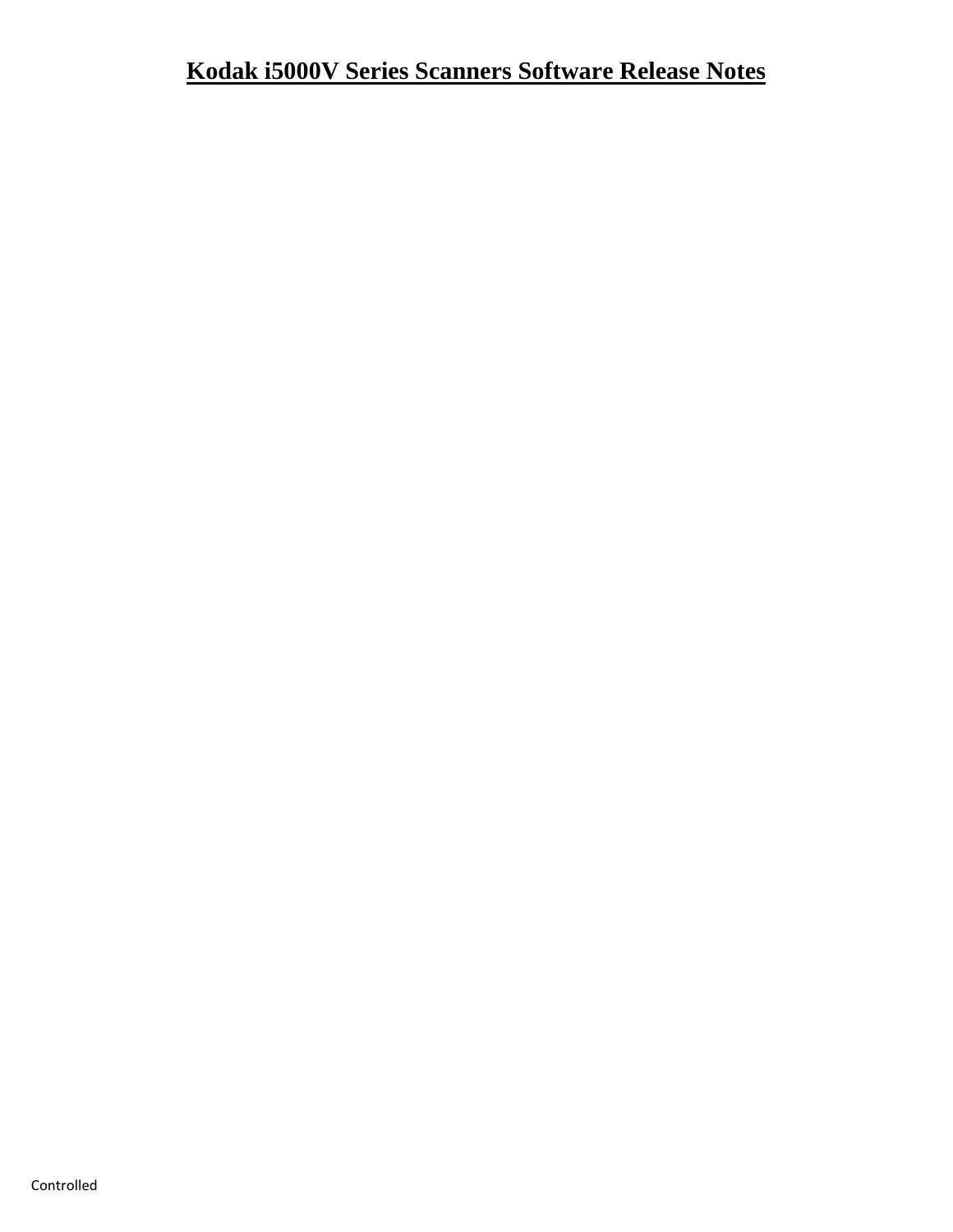# **DVD Version 2.2 Summary**

**Purpose of Release:** This is a general release to the drivers for the Kodak i5250V, i5650V scanners which allows the service diagnostic keys for Scan Validation Tool to continue to function after October 12, 2016.

No other changes from DVD 2.2 are included.

Instructions for installing drivers using the ISO file:

For Windows 8.1 and 10 OS, mount the ISO file as a drive. (right click on the ISO file and select Mount) For Windows 7 OS, either the ISO file has to be mounted as a drive or the ISO contents extracted to a folder using a 3<sup>rd</sup> party software tool. Software Tool providers (tools have not been tested and are not supported by the Kodak Alaris team, customers have reported that (7-zip, winrar, winiso) offer such capability.

**Date:** October 12, 2016

## **Versions (changed from last release):**

Scan Validation Tool: 12.3.1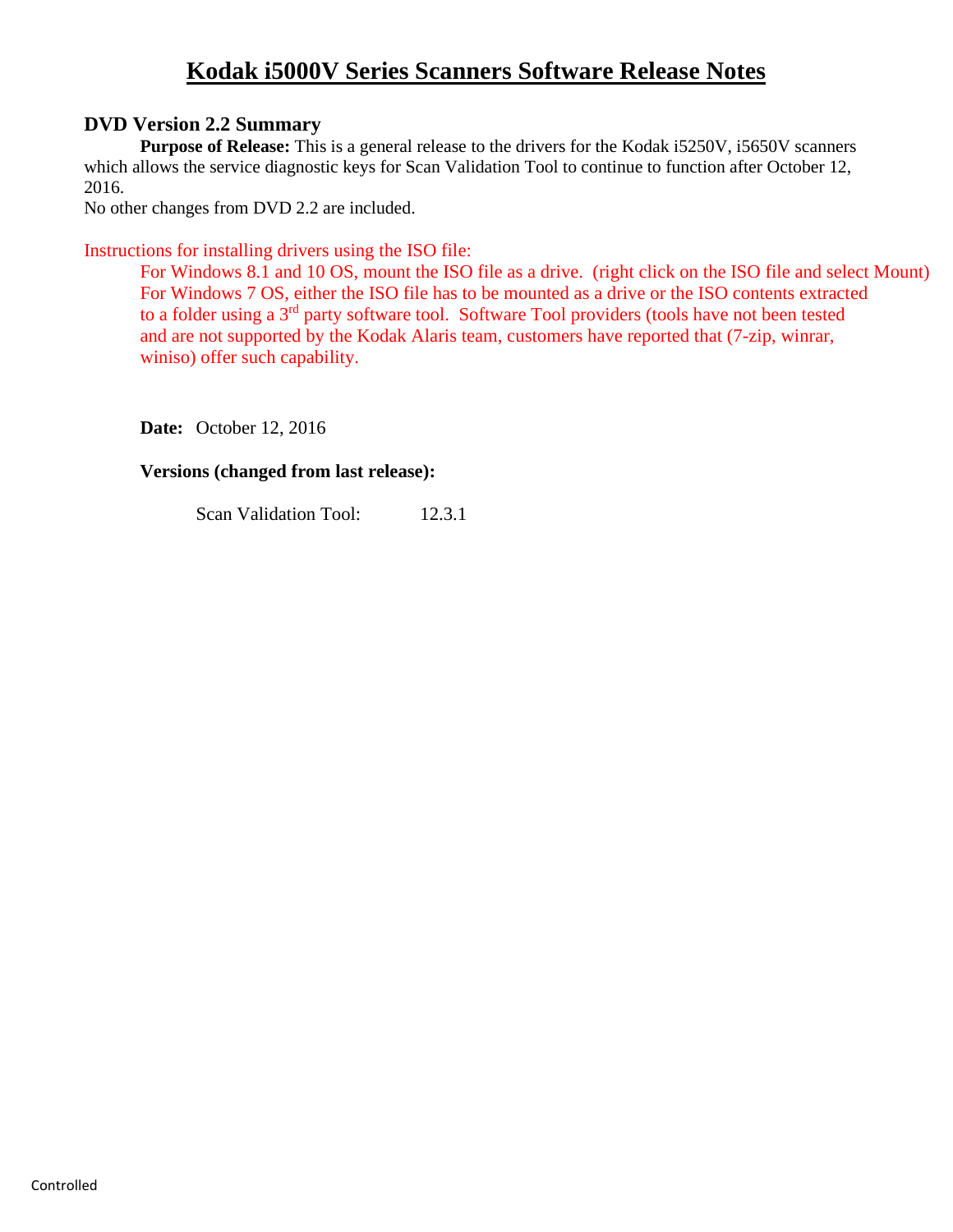# **Version CD 2.1 Summary**

**Purpose of Release:** This is the first release of drivers for the Kodak i5x50v Scanners. The main intent of this release is to support the new features and functions for the i5250V and i5650V Scanners with VRS Elite version 5.1

**Date:** June 6, 2016

## **Versions:**

| VRS (Kodak OEM)       | 5.1.0.0.0.1206 Professional       |
|-----------------------|-----------------------------------|
| <b>TWAIN</b> driver:  | 14.6                              |
| ISIS driver:          | (Not included)                    |
| Scan Validation Tool: | 12.2                              |
| WIA:                  | 6.6                               |
| Firmware:             | (Not Included) use with $05.11.5$ |

## **Supported Models:**

Kodak i5250V Kodak i5650V Kodak i5200V (not QA Tested, new features not supported) Kodak i5600V (not QA Tested, new features not supported) Kodak i9000 (Ngenuity) (not QA Tested, new features not supported)

### **New Features from CD 1.4:** (i5x50V only.)

- 1. Intelligent Printing Patch Counting
- 2. Intelligent Document Protection
- 3. Patch Configurator
- 4. Hold Multifeeds at Exit Nip
- 5. Variable Print Size
- 6. Additional Date Time print options
- 7. Support Orange and Orange/Red ECDO Colors
- 8. Support 500 DPI image resolution

## **Improvements from CD 1.4:**

**5.** See new Features

#### **Notes:**

- **-** The testing for this release was done with scanner Firmware 05.11.05.
- **-** The i5x50V scanner was designed specifically to support Kofax VRS. There is no ISIS "direct" ISIS driver installed. The Kodak direct TWAIN driver and SVT are included only for diagnostic support. The Kodak i5x50V scanners performance is severely limited when using the direct TWAIN driver.
- **-** The i5x50V scanner should only be used with applications that support Kofax VRS.

#### **Known Issues:**

(none)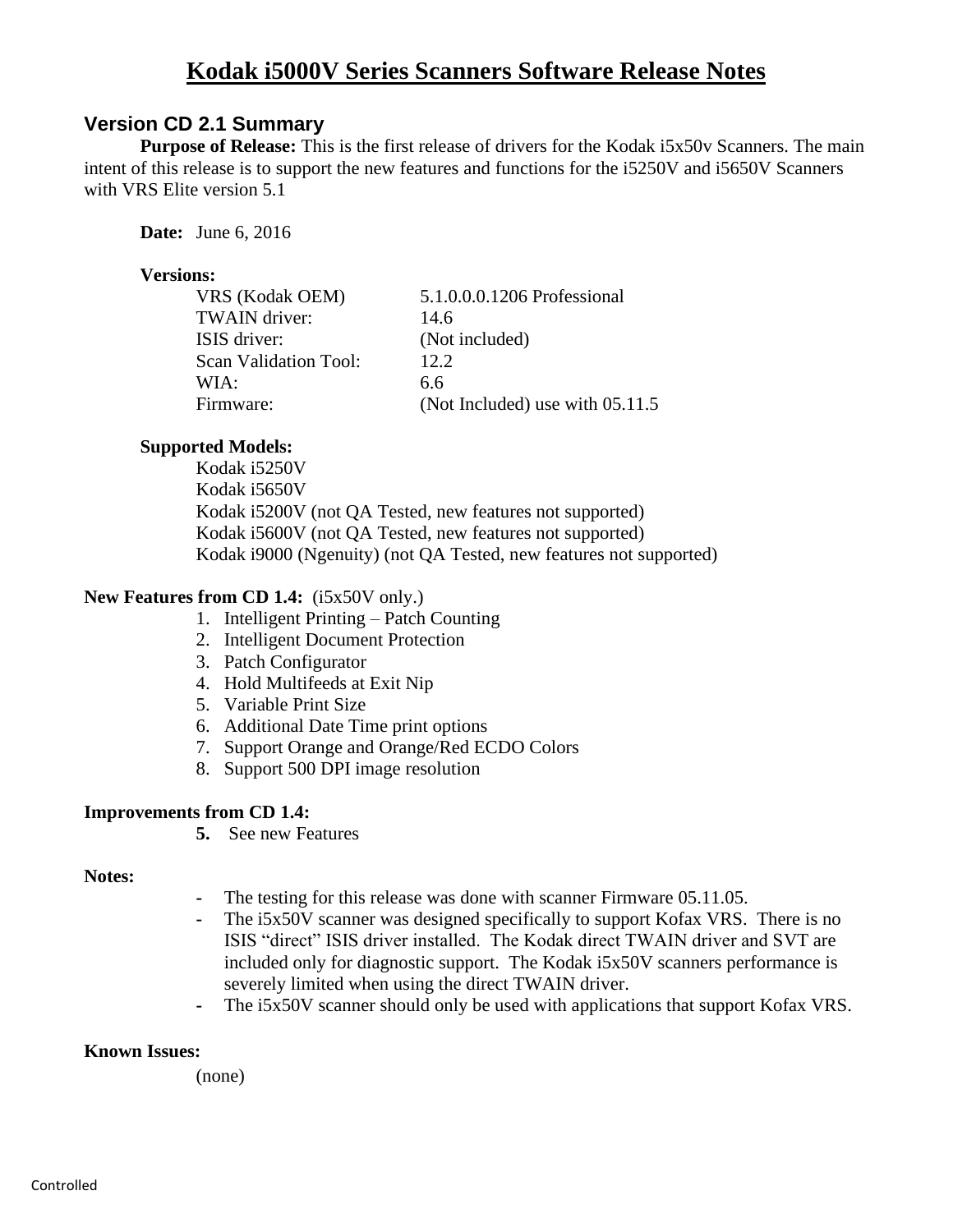# **Version CD 1.4 Summary**

**Purpose of Release:** This is the second release of drivers for the Kodak i5000v Scanners. The main intent of this release is to support Windows 8 which required VRS Elite version 5.1.0.

**Date:** May 29<sup>st</sup>, 2014

### **Versions:**

| VRS (Kodak OEM)       | 5.1.0474 Professional |
|-----------------------|-----------------------|
| <b>TWAIN</b> driver:  | 12.1                  |
| ISIS driver:          | (Not included)        |
| Scan Validation Tool: | 9.25                  |
| WIA:                  | 3.8                   |
| Firmware:             | 3.14.5                |

### **Supported Models:**

Kodak i5200V Kodak i5600V

## **New Features from CD 1.0:** (See updated User Documentation for more details.)

- 9. Support for Windows 8
- 10. Update to VRS 5.1

### **Improvements from CD 1.0:**

- 6. The Kodak OEM VRS 5.1.0 Professional version provided in this release includes all of the updates to Kofax VRS Elite 5.1.0 R2 (5.1.0078 ) and more. Please refer to the Kofax VRS 5.1.0 Release Notes on the Kofax web site for more information.
- 7. Updated User Documentation

#### **Notes:**

- **-** The testing for this release was done with scanner Firmware 3.14.5. Kodak i5000V scanners with older versions of firmware should be updated to this version when installing this release.
- **-** The i5000V scanner was designed specifically to support Kofax VRS. There is no ISIS "direct" ISIS driver installed. The Kodak direct TWAIN driver and SVT are included only for diagnostic support. The Kodak i5000V scanners performance is severely limited when using the direct TWAIN driver.
- **-** The i5000V scanner should only be used with applications that support Kofax VRS.

## **Known Issues:**

(none)